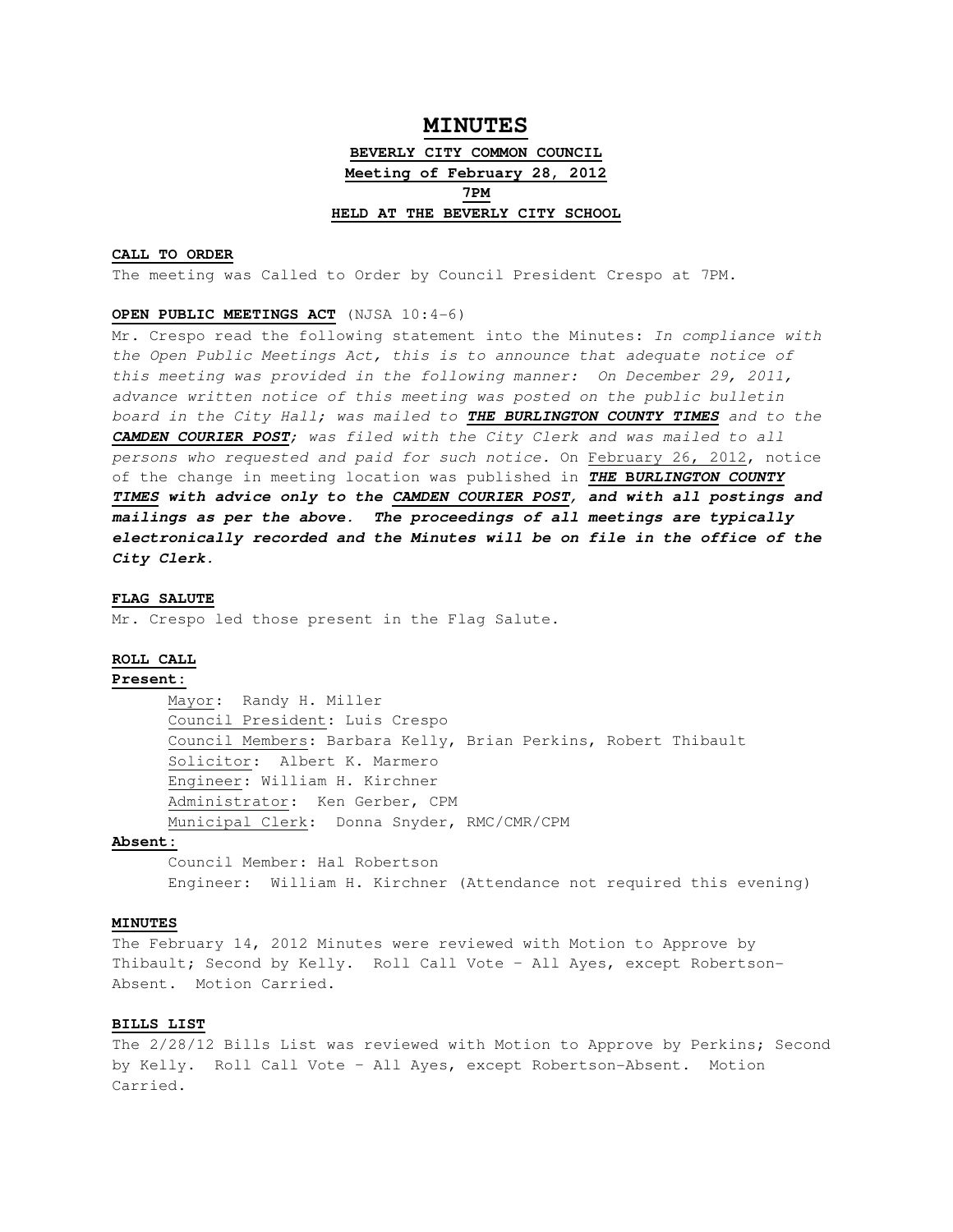### **ORDINANCE 2012-2: SECOND READING/PUBLIC HEARING**

An Ordinance of the Common Council of the City of Beverly **Clarifying the Duties, Roles, and Responsibilities of the City's Public Safety Director**.

Call for Public Comment. No Comment. Motion to Adopt on Second Reading by Thibault; Second by Perkins. Roll Call Vote – All Ayes, except Robertson-Absent. Motion Carried.

### **ORDINANCE 2012-3: INTRODUCTION/FIRST READING**

An Ordinance of the Common Council of the City of Beverly establishing a **Salary Ordinance for the City of Beverly**. Said Ordinance will come before Council for Second Reading/Public Hearing at Council's March 13, 2012 Meeting to be held at 7PM at the Beverly Housing Authority Building, at which time any and all wishing to be heard on same will be so heard. Copies of said Ordinance are available at the Municipal Clerk's Office, 446 Broad Street, Beverly, NJ 08010 between the hours of 9A-5P, Monday through Friday. Motion to Approve on First Reading/Introduction by Thibault; Second by Kelly. Roll Call Vote – All Ayes, except Robertson-Absent. Motion Carried.

#### **RESOLUTIONS**

#### **RESOLUTION 2012-106**

A Resolution certifying a submission of expenditure for Recycling taxes paid pursuant to P.L. 2007, Chapter 311, in 2011, in the amount of \$3,932.40 as Certified by the Chief Financial Officer of the City of Beverly. Motion to Approve by Thibault; Second by Kelly. Roll Call Vote – All Ayes, except Robertson-Absent. Motion Carried.

### **RESOLUTION 2012-107**

A Resolution re-appointing Randy H. Miller to the Housing Authority of the City of Beverly, per written endorsement of Chair Person John Schoen for the Housing Authority. Motion to Approve by Thibault; Second by Kelly. Roll Call Vote – All Ayes, except Robertson-Absent. Motion Carried.

#### **RESOLUTION 2012-108**

A Resolution certifying the Beverly City Police Contract for the threeyear period commencing January 1, 2011 through and including December 31, 2013. Motion to Approve by Thibault; Second by Kelly. Roll Call Vote – All Ayes, except Robertson-Absent. Motion Carried.

# **RESOLUTION 2012-109**

A Resolution appointing the law firm of Parker McCay as Bond Council for the City of Beverly. Motion to Approve by Thibault; Second by Perkins. Roll Call Vote – All Ayes, except Robertson-Absent. Motion Carried.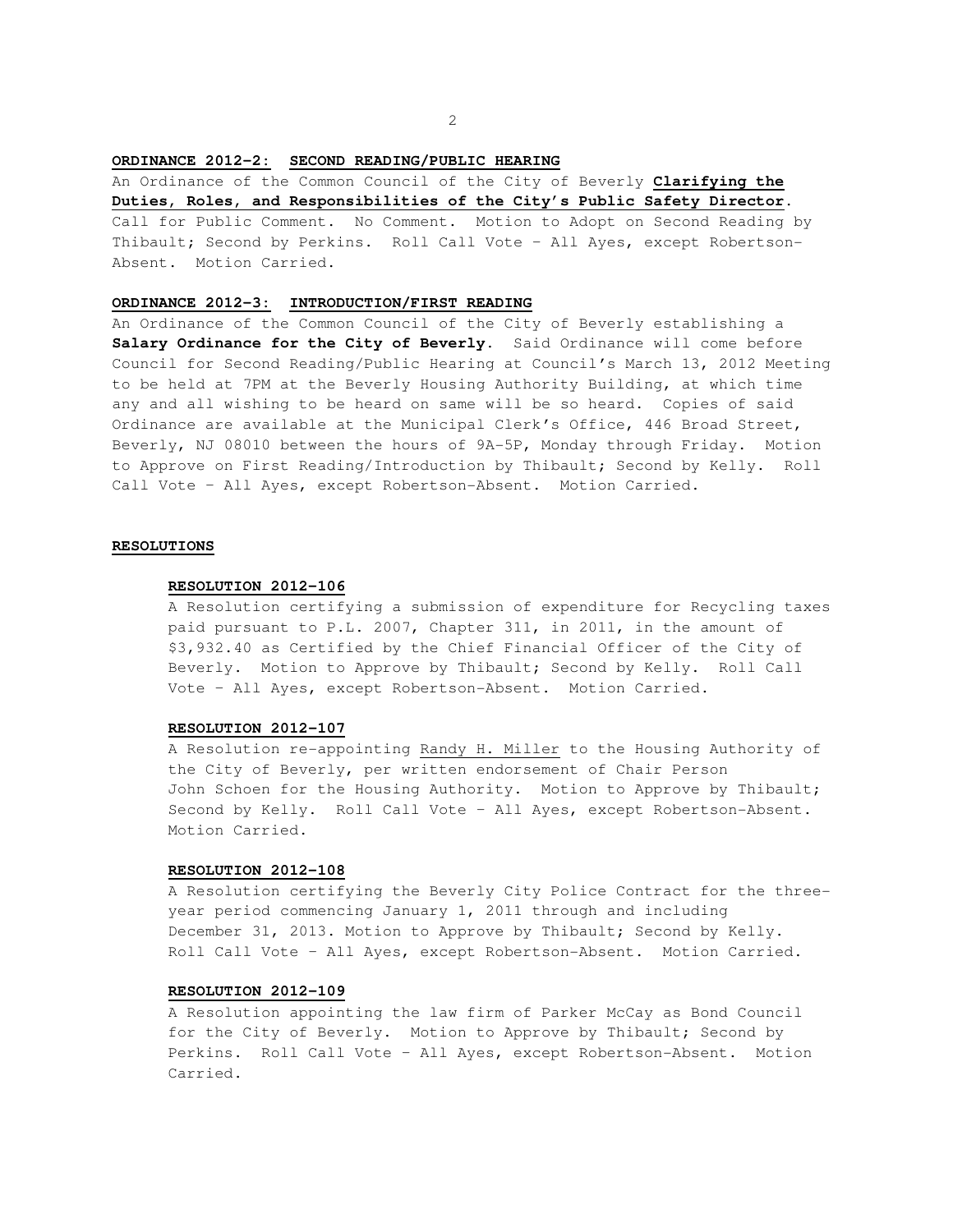### **RESOLUTION 2012-110**

 A Resolution authorizing Environmental Resolutions, Inc. to perform a **Traffic Study** relative to changing Bentley Avenue to a one-way Street from Pine to Cherry. Motion to Approve by Thibault; Second by Kelly. Roll Call Vote – All Ayes, except Robertson-Absent.

#### **BEVERLY CITY REVALUATION UPDATE:** Council and Public Comment.

Questions from the Public were relative to asking if the Tax Rate has been struck: This is in the County's hands and hopefully we will have it by the second week in March.

Are we going by the 2% CAP? Yes, with no intention of doing a Referendum to exceed.

Formula for Land Value for the Reval: ASI went by "Neighborhoods" and they went by the Base Value for a buildable lot. May 1, 2012 is the final submission day for Appeals to the Burlington County Tax Board. All forms can be obtained in the Clerk's Office.

There being no further comment, Public Session for the Revaluation Update was closed at 7:22PM.

#### **REPORTS**

The Tax Collector's 2011 Year End Report was accepted with a Motion by Thibault; Second by Kelly. Roll Call Vote - All Ayes, except Robertson-Absent. Motion Carried.

#### **NEW BUSINESS**

- 1. **Comcast Cable Franchise Renewal Period**: Questionnaire being distributed in the City and is due back to the Clerk's Office by March 13, 2012.
- 2. **Line Systems**: Telephone Communications Analysis Proposal. This will be discussed in Executive Session this evening.

# **CORRESPONDENCE**

Mayor Miller read the Correspondence into the Minutes as listed.

1.**BURLCO JIF 2011 Safety Award**: Beverly City has earned \$1,625.00 as a result of their outstanding performance in the 2011 BURLCO JIF Safety Incentive Program.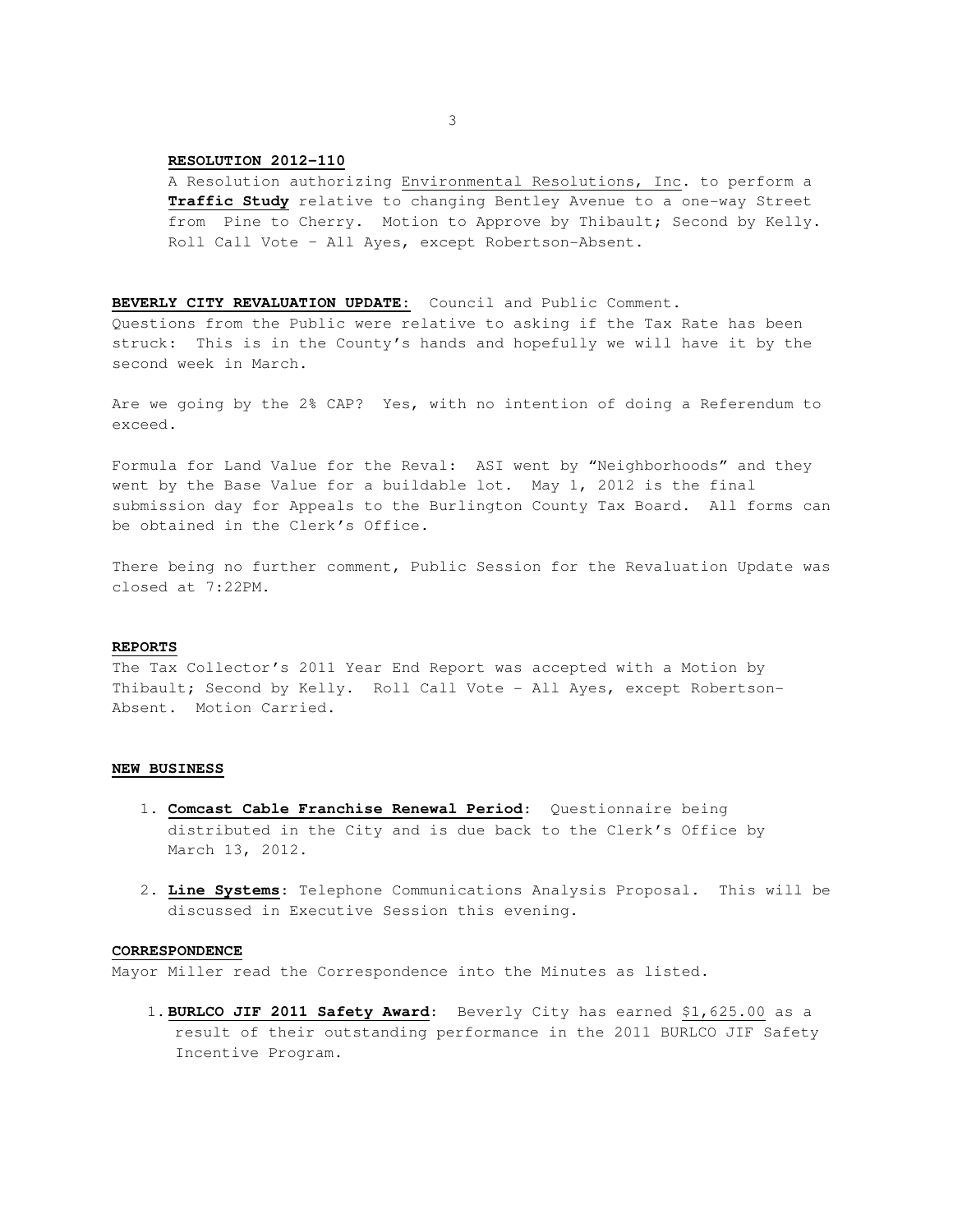- 2.**Delanco Township Notice of Public Hearing**: March 6, 2012 at 7PM at their Municipal Building, on the application of JRB Property Group-Delanco, LLC, for Bulk Variances relative to Block 405/Lots 5 and 6, for 8 single family detached residences at 412 Illinois Avenue.
- **3.Alliance For Action Inc.**: Meeting invitation for 3/16/12, with presentations by Burlington County Freeholders, the Joint Base Commission, and the Burlington County Engineer.

#### **COMMENTS/REPORTS**

**MAYOR** - Nothing at this time.

**ADMINISTRATOR – Nothing at this time.** 

**SOLICITOR – Comments for Executive Session.** 

**ENGINEER** – (Attendance not required)

#### **COUNCIL MEMBERS**

Mr. Thibault questioned re an item brought up in Executive at Council's last meeting that still needed to be acted upon. Mr. Crespo advised that issue had to be brought up in Executive Session.

**CLERK** – Nothing at this time.

#### **PUBLIC COMMENT** – 7:17PM

This portion of the meeting provides the public with an opportunity to ask questions of City Council concerning the City, or to address questions to the Administrator/Director of Public Safety. **Please state your name and address for the record.** 

Mr. Shawn Matthews asked Mr. Crespo if he agreed that the City was not in the best shape. Mr. Crespo stated that he agreed and that most towns were in relatively the same position. Mr. Matthews asked why was it then that three Council Members were delinquent on their Property Taxes, and advised those present that that's what's running this(expletive)town, and now everyone knows.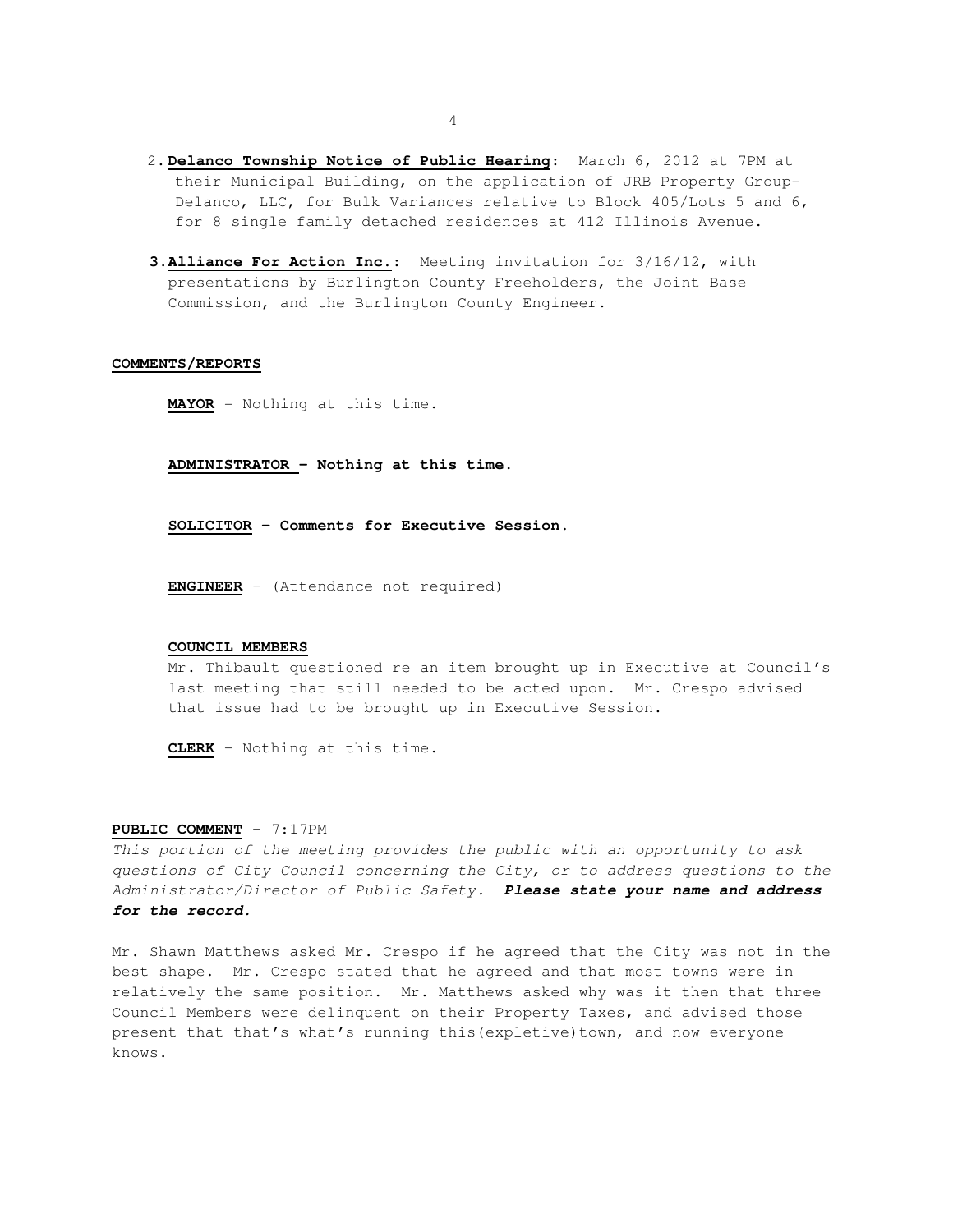Mrs. Sue Matthews, 610 Magnolia, wanted to know who authorized the change in meeting location notice to be delivered to the mail boxes. The response was Public Works distributed them. She asked why Public Works was doing this when all Mr. Crespo and Mr. Gerber do all day long is sit by the river. She also wanted to know who made the comment for the Police Department not to be in the School. Mr. Gerber advised that, as Director of Public Safety, he did – stating that every resident deserves the same Police protection, and that the Police do everything they can to get the kids to school in a safe manner. There is traffic out front and out back; this year one incident occurred on Melbourne regarding parking; one individual was struck by a car (no fatality) while she had her grandchild with her. He continued that the Police time was better spend on post where the children are coming and going, that there are problems out their arising after school near the river area. When the kids are in school, the doors are locked and people must be buzzed-in. The kids are safe once they are in the school. There is no intention of eliminating the DARE Program. It works. It's up to the parents to continue the education at home. It is more important on a daily basis that the Police are on the street. Ten minutes a day for the Police in the school is plenty of time.

Mrs. Matthews stated that ten minutes a day doesn't give the kids enough time to establish a rapport with the Police, and that you'd be surprised to learn what the Police can find out just by talking to the kids. She mentioned that Mr. Crespo's kids also attend this school and she sees them there. She said that she had a Petition with 133 signatures that stated more Police time in the school was needed. Mr. Crespo asked that Mrs. Matthews not discuss his children in a Public Meeting, and that if Mrs. Matthews had a Petition to give to the Council that she should do so. She tossed the Petition on the table in front of Mr. Crespo. She also stated that what would happen if we had a shooter come in, that everyone would feel safer with the Police there because the Officer would have a gun, and that wouldn't that stop someone from opening fire.

Mr. Sutton was also in favor of increasing Police time in the schools as he has sole custody of his two children and that the Police presence would be a deterrent to his ex-wife showing up.

Ms. Wade stated that more Police time would allow the kids to get to know the Police better.

Mr. Dan Cannon spoke regarding the one-way on Bentley, and that even with the No Parking signs, people do park on Cherry.

Other questions involved the Comcast Cable Renewal Period, the paving of Detwiler, and several other comments in favor of more Police time in the school, and several stating the opposing view.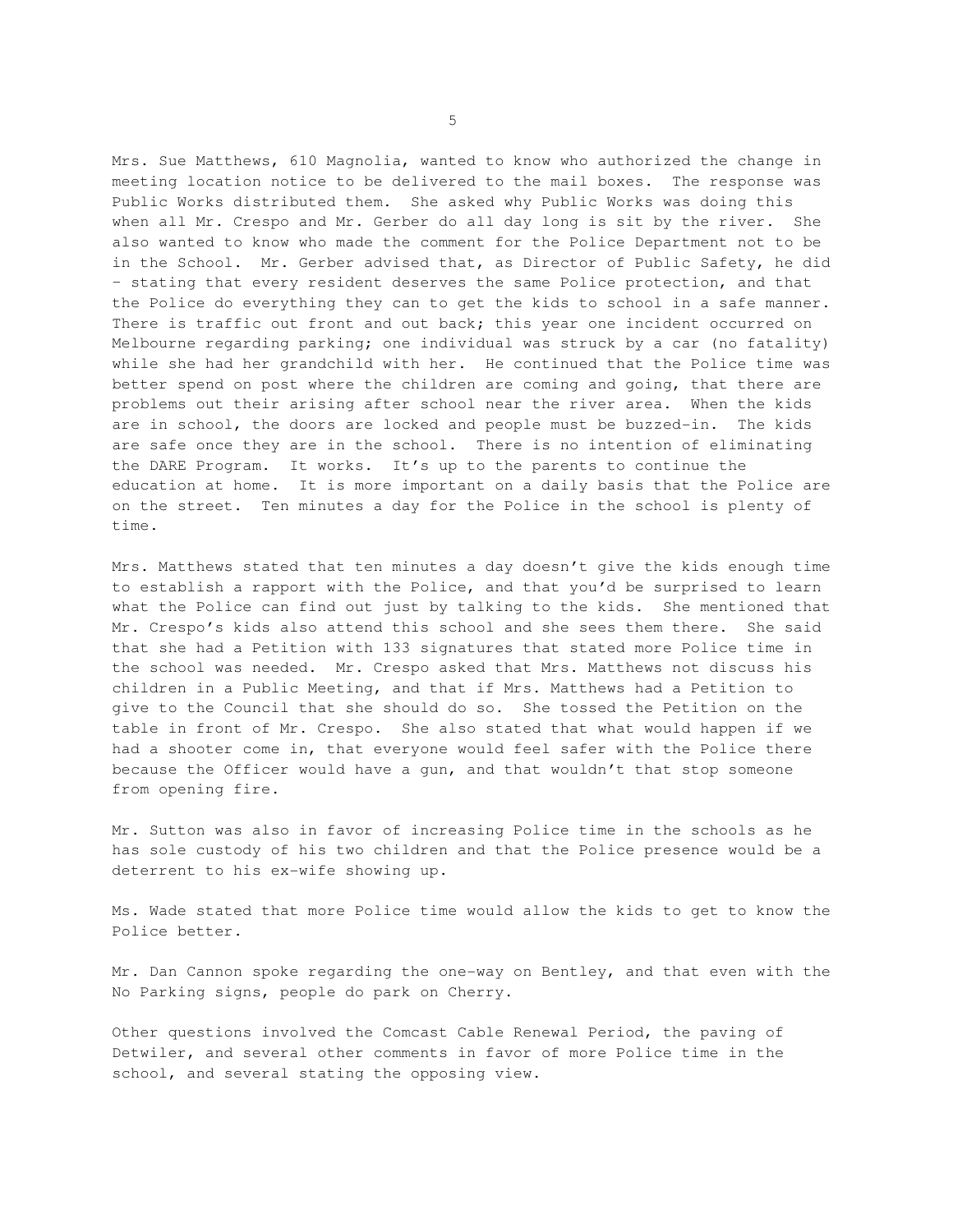$6<sup>1</sup>$ 

There being no further comment, Public Session was closed at 8:12PM.

# **EXECUTIVE SESSION** – Entered into at 8:14PM. **Resolution 2012-111:**

A Resolution of the Common Council of the City of Beverly to hold Executive Session in accordance with the Open Public Meetings Act, P.L. 1975, Chapter 231, permitting the exclusion of the Public from a meeting in certain circumstances which the Governing Body deem now exist: Discussion to be had on Personnel, Litigation, and Contractual matters.

### **ACTION AFTER EXECUTIVE SESSION:** YES\_X\_ (See below) NO\_\_\_\_

#### **RESOLUTION 2012-112**

A Resolution authorizing Cory Communications to broker a contract with LSI for a new phone service system for Beverly City Hall. Motion to Approve by Thibault; Second by Kelly. Roll Call Vote – All Ayes

### **ADJOURNMENT**

There being no further business, Motion to Adjourn was made at 9PM by Thibault; Second by Kelly. All in Favor. Motion Carried.

\_\_\_\_\_\_\_\_\_\_\_\_\_\_\_\_\_\_\_\_\_\_\_\_\_\_\_\_\_\_\_\_\_\_ \_\_\_\_\_\_\_\_\_\_\_\_\_\_\_\_\_\_\_\_

**\_\_\_\_\_\_\_\_\_\_\_\_\_\_\_\_\_\_\_\_\_\_\_\_\_\_\_\_\_\_\_\_\_\_** \_\_\_\_\_\_\_\_\_\_\_\_\_\_\_\_\_\_\_\_

Respectfully submitted,

Donna Snyder, RMC/CMR/CPM Date

**APPROVED:**

Mayor Randy H. Miller Date